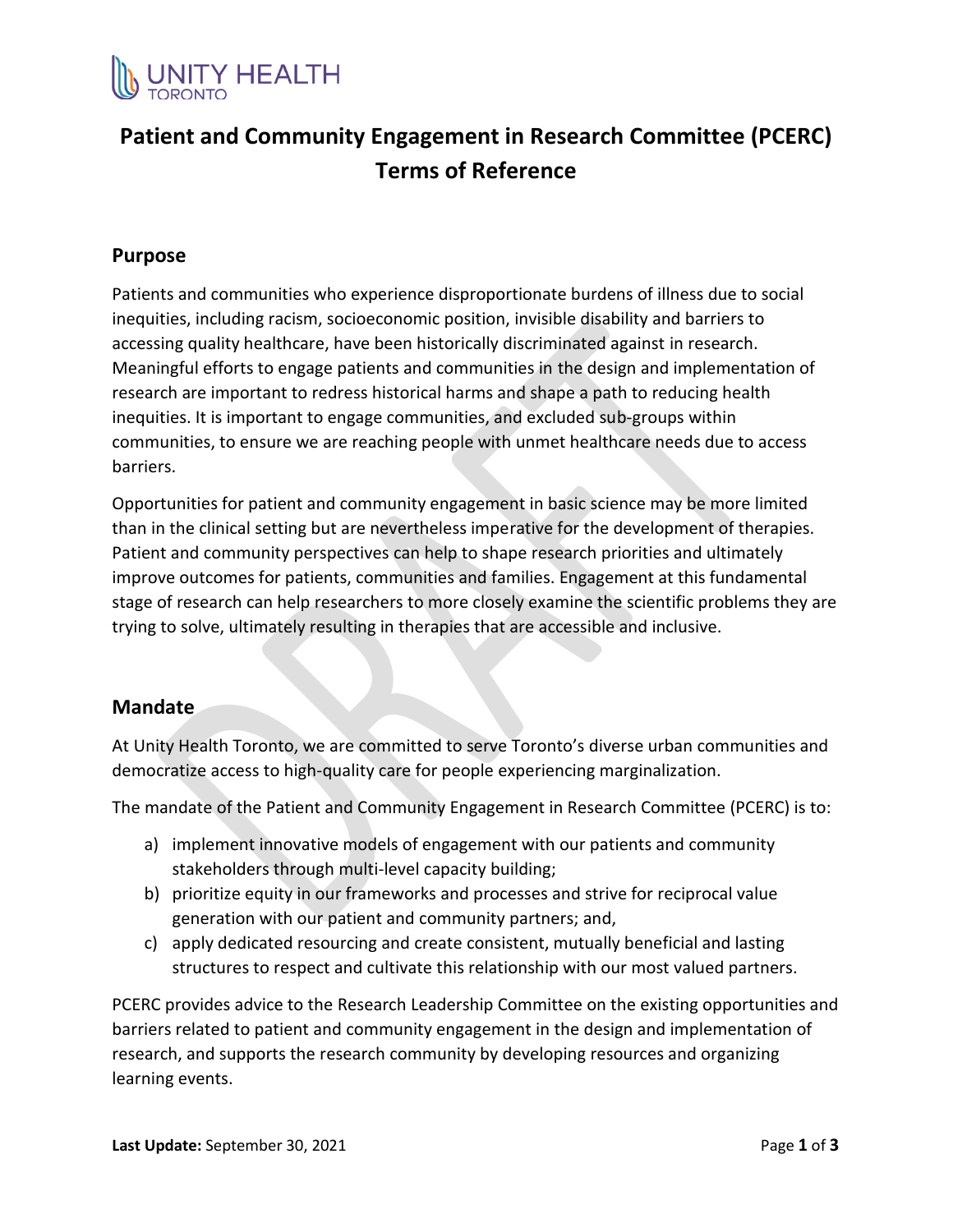

# **Objectives**

PCERC will:

- Establish institutional structures for equitable and ethical patient, family and community engagement in the design and implementation of research and innovation, in close collaboration with the Unity Health Toronto Patient Experience and Community Engagement Office and the Care Experience Institute.
- Integrate the design and implementation of research and innovation into select priority areas of the Care Experience Institute, which align with our scientific pillars, as a means to understand and create the very best care experiences for Unity Health Toronto patients and families.
- Co-create best practices and build the research community's capacity for partnering with patients, families and communities in different research contexts, defining specific approaches for value generation and harm prevention.
- Forge strategic partnerships with patient and community groups and organizations whose needs and expertise align with our research foci.

### **Membership**

PCERC membership includes representatives from Unity Health's scientists, trainees, research employees, and **at least four** patient or community advisors/partners. A **minimum of 8 and maximum of 18 members** will be selected with the intention of having a gender-balanced and diverse group. Each member will commit a **minimum of two years** as member. The membership status and function of PCERC will be reviewed every two years to ensure alignment with the intended purpose. PCERC will be considered ongoing with rotating membership.

PCERC is chaired by Dr. Patricia O'Campo and is supported by the Office of the Vice-President, Research & Innovation team.

### **Meeting Procedures**

PCERC will convene **monthly** for **60-90 minutes** (depending on the need), with additional meetings scheduled as required on an ad-hoc basis. The Office of the Vice-President, Research & Innovation team will schedule the meetings and facilitate the minutes in accordance with a format agreed upon in advance.

**Quorum** will be obtained through the presence of **50% plus one** of the total Committee membership, including the chair and **at least two patient or community partners**. PCERC will conduct its business based on the membership present. If quorum is not achieved, opportunity will be given for members to provide input on business and participate in decision-making in absentia. **Decisions** will be carried by consensus of the committee. If consensus is not obtained, decisions will be put to vote and carried with 50% plus one of the membership present.